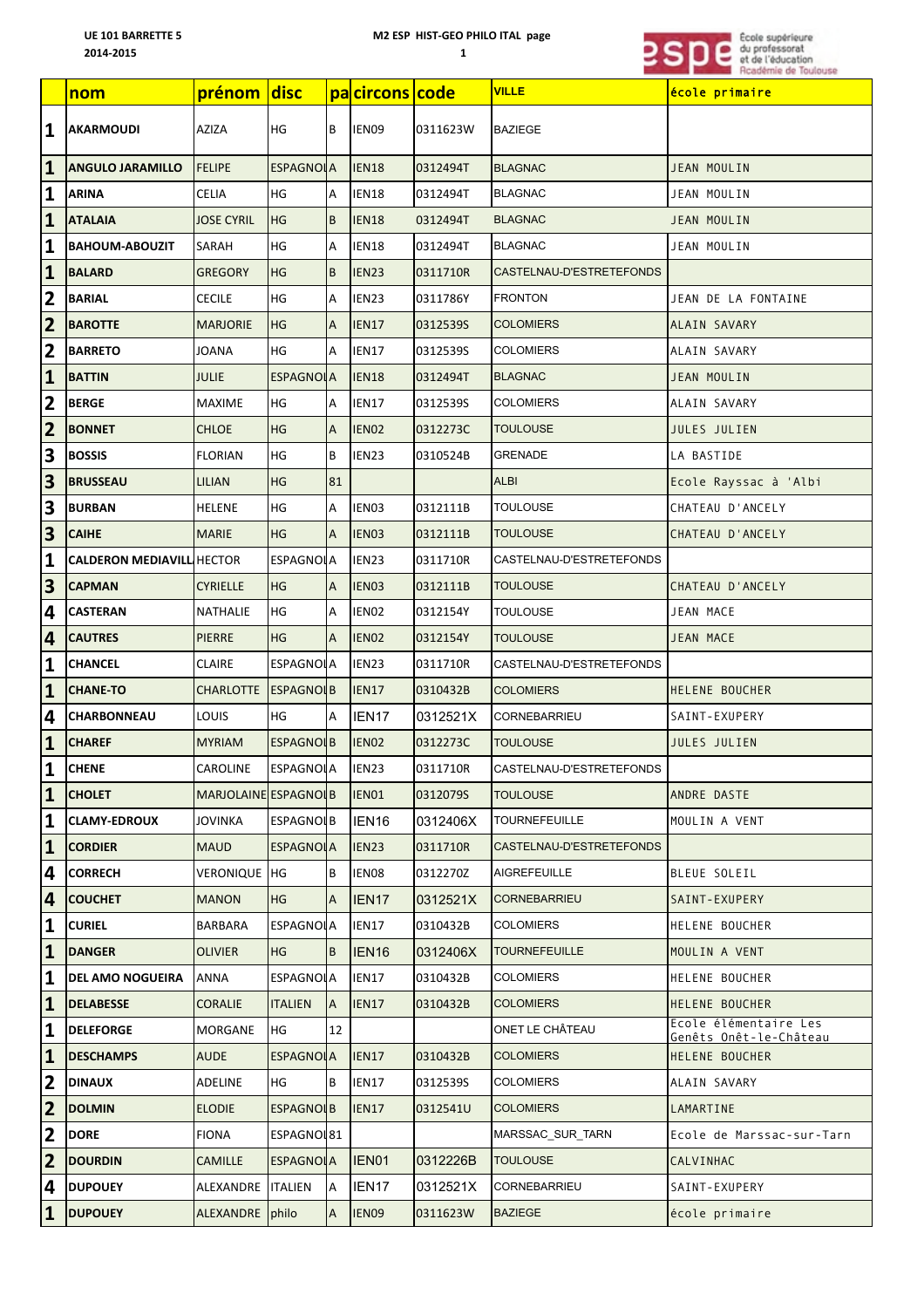## **M2 ESP HIST-GEO PHILO ITAL page**



|                         | nom                    | prénom              | disc <sup>l</sup> |                | pacircons code    |          | <b>VILLE</b>              | école primaire                              |
|-------------------------|------------------------|---------------------|-------------------|----------------|-------------------|----------|---------------------------|---------------------------------------------|
| $\overline{\mathbf{2}}$ | <b>DURQUETY</b>        | LUCIE               | HG                | B              | IEN23             | 0311786Y | <b>FRONTON</b>            | JEAN DE LA FONTAINE                         |
| $\overline{\mathbf{3}}$ | <b>ENGELVIN</b>        | <b>MARIE</b>        | HG                | $\overline{A}$ | IEN03             | 0312111B | <b>TOULOUSE</b>           | CHATEAU D'ANCELY                            |
| $\overline{\mathbf{2}}$ | <b>ESCAICH</b>         | <b>SOPHIE</b>       | ESPAGNOLA         |                | IEN01             | 0312226B | <b>TOULOUSE</b>           | CALVINHAC                                   |
| $\overline{2}$          | <b>ESTADAL</b>         | <b>CLAIRE</b>       | <b>ESPAGNOLA</b>  |                | IEN01             | 0312226B | <b>TOULOUSE</b>           | CALVINHAC                                   |
| 3                       | <b>FASQUEL</b>         | <b>HERVE</b>        | HG                | A              | IEN23             | 0310524B | <b>GRENADE</b>            | LA BASTIDE                                  |
| $\overline{\mathbf{2}}$ | <b>FAVRE</b>           | <b>CECILE</b>       | ESPAGNOL81        |                |                   |          | <b>MARSSAC SUR TARN</b>   | Ecole de Marssac-sur-Tarn                   |
| 4                       | <b>FAVRETTO</b>        | THIBAUT             | HG                | B              | IEN17             | 0312553G | <b>COLOMIERS</b>          | LUCIE AUBRAC                                |
| 4                       | <b>FONTENEAU</b>       | <b>SHEILA</b>       | HG                | 81             |                   |          | <b>GAILLAC</b>            | Ecole de Tessonnières à<br>Gaillac          |
| $\overline{\mathbf{2}}$ | <b>FORTNER</b>         | <b>AURELIE</b>      | ESPAGNOLA         |                | IEN01             | 0312226B | <b>TOULOUSE</b>           | CALVINHAC                                   |
| $\mathbf{1}$            | <b>FOURNIER</b>        | <b>DIMITRI</b>      | philo             | $\overline{A}$ | IEN09             | 0311623W | <b>BAZIEGE</b>            | école primaire                              |
| $\mathbf{1}$            | FRANC                  | ALEXIS              | HG                | Α              | IEN <sub>02</sub> | 0312273C | TOULOUSE                  | JULES JULIEN                                |
| $\mathbf{1}$            | <b>FURIC</b>           | <b>MORGANE</b>      | philo             | <b>A</b>       | IEN09             | 0311623W | <b>BAZIEGE</b>            | école primaire                              |
| $\overline{\mathbf{2}}$ | <b>GALA</b>            | <b>HELENE</b>       | <b>ESPAGNOLB</b>  |                | IEN16             | 0312231G | LA SALVETAT-SAINT-GILLES  | LES TROIS CHENES                            |
| $\overline{2}$          | <b>GARCIA</b>          | <b>LAURIANE</b>     | <b>ESPAGNOLB</b>  |                | IEN23             | 0310342D | <b>LE BORN</b>            |                                             |
| $\overline{2}$          | <b>GARCIA RABASCO</b>  | <b>IGNACIO</b>      | <b>ESPAGNOLA</b>  |                | IEN16             | 0312231G | LA SALVETAT-SAINT-GILLES  | LES TROIS CHENES                            |
| $\mathbf{1}$            | <b>GAZELLE</b>         | <b>JOHAN</b>        | philo             | $\overline{A}$ | IEN09             | 0311623W | <b>BAZIEGE</b>            | école primaire                              |
| $\mathbf{1}$            | <b>GAZONNAUD</b>       | <b>ELODIE</b>       | HG                | B              | IEN <sub>23</sub> | 0310523A | <b>GRENADE</b>            | JEAN-CLAUDE GOUZE                           |
| $\overline{2}$          | <b>GINESTOU</b>        | <b>NATHALIE</b>     | <b>ESPAGNOLA</b>  |                | <b>IEN16</b>      | 0312231G | LA SALVETAT-SAINT-GILLES  | LES TROIS CHENES                            |
| $\overline{\mathbf{2}}$ | <b>GODOY SOLARES</b>   | <b>JOEL</b>         | ESPAGNOLA         |                | IEN16             | 0312231G | LA SALVETAT-SAINT-GILLES  | LES TROIS CHENES                            |
| $\overline{2}$          | <b>GOMEZ-RODRIGUEZ</b> | <b>RODOLFO</b>      | <b>ESPAGNOLA</b>  |                | <b>IEN16</b>      | 0312231G | LA SALVETAT-SAINT-GILLES  | LES TROIS CHENES                            |
| $\mathbf{1}$            | <b>GRILLET</b>         | ROMAIN              | HG                | B              | IEN23             | 0311786Y | <b>FRONTON</b>            | JEAN DE LA FONTAINE                         |
| $\mathbf{1}$            | <b>GRUE</b>            | <b>JUSTINE</b>      | HG                | <b>B</b>       | IEN01             | 0312226B | <b>TOULOUSE</b>           | CALVINHAC                                   |
| $\overline{2}$          | <b>HECHE-PETITJEAN</b> | <b>EMILE</b>        | philo             | A              | IEN02             | 0312273C | <b>TOULOUSE</b>           | JULES JULIEN                                |
| $\mathbf{1}$            | <b>HLIMI</b>           | <b>BENJAMIN</b>     | HG                | A              | IEN01             | 0312079S | <b>TOULOUSE</b>           | ANDRE DASTE                                 |
| $\mathbf{1}$            | <b>HOUEL</b>           | Alexis              | HG                | B              | IEN <sub>16</sub> | 0310747U | PLAISANCE-DU-TOUCH        | MARCEL PAGNOL                               |
| $\overline{\mathbf{3}}$ | <b>HOURQUET</b>        | <b>AUDREY</b>       | ESPAGNOL 65       |                |                   |          | LOURDES                   | Lourdes H. Auzon                            |
| $\mathbf{1}$            | <b>JANNOT</b>          | LOLA                | HG                | 81             |                   |          | ALBI                      | Ecole St Exupéry à Albi                     |
| $\overline{\mathbf{2}}$ | <b>JEANTET</b>         | <b>JULIEN</b>       | philo             | B              | IEN <sub>14</sub> | 0312709B | <b>CUGNAUX</b>            | CHRISTIAN BLANC                             |
| $\overline{2}$          | <b>JELTSCH</b>         | <b>MICHEL</b>       | philo             | ΙB             | IEN <sub>14</sub> | 0312709B | <b>CUGNAUX</b>            | CHRISTIAN BLANC                             |
| $\mathbf{1}$            | JOSEPH-ANGELIQUE       | <b>STEPHANIE</b>    | HG                | B              | <b>IEN17</b>      | 0312539S | <b>COLOMIERS</b>          | ALAIN SAVARY                                |
| $\mathbf{1}$            | KAPLAN                 | <b>UMMU</b>         | hg                | Α              | IEN01             | 0312079S | <b>TOULOUSE</b>           | ANDRE DASTE                                 |
| $\overline{\mathbf{1}}$ | <b>KASSOUS</b>         | <b>FATIHA</b>       | HG                | A              | IEN01             | 0312079S | <b>TOULOUSE</b>           | ANDRE DASTE                                 |
| $\mathbf{1}$            | <b>KEDO</b>            | LORINNE             | HG                | B              | IEN17             | 0312541U | <b>COLOMIERS</b>          | LAMARTINE                                   |
| $\mathbf{1}$            | <b>KRACHER</b>         | <b>SOPHIE</b>       | HG                | ΙA             | IEN01             | 0312079S | <b>TOULOUSE</b>           | ANDRE DASTE                                 |
| 3                       | <b>LACLOTTE</b>        | MARIE-MADEESPAGNOLB |                   |                | <b>IEN18</b>      | 0311811A | SAINT-JORY                | GEORGES BRASSENS                            |
| $\mathbf{1}$            | <b>LACOMBE</b>         | <b>ROMAIN</b>       | HG                | 81             |                   |          | <b>CARMAUX</b>            | Ecole Jean Moulin à CARMAUX                 |
| $\mathbf{2}$            | LAMY                   | LAURENT             | philo             | B              | IEN <sub>14</sub> | 0312709B | <b>CUGNAUX</b>            | CHRISTIAN BLANC                             |
| $\overline{2}$          | LANUSSE-CAZALE         | <b>HELENE</b>       | HG                | $\overline{A}$ | IEN23             | 0310342D | LE BORN                   | école primaire                              |
| $\overline{\mathbf{3}}$ | <b>LAPEIRO</b>         | SOPHIA              | <b>ESPAGNOLA</b>  |                | IEN23             | 0310524B | <b>GRENADE</b>            | LA BASTIDE                                  |
| $\overline{\mathbf{3}}$ | <b>LE BLOAS</b>        | <b>JULIETTE</b>     | <b>ESPAGNOLB</b>  |                | IEN08             | 0312204C | SAINTE-FOY-D'AIGREFEUILLE | ANNE FRANK                                  |
| $\overline{2}$          | <b>LESCAUT</b>         | <b>GUILLAUME</b>    | HG                | Α              | IEN23             | 0310342D | LE BORN                   | école primaire                              |
| $\overline{\mathbf{3}}$ | <b>LETURGIE</b>        | <b>ALICIA</b>       | ESPAGNOL81        |                |                   |          | <b>LAVAUR</b>             | Ecole élementaire des<br>CLAUZADES à Lavaur |
| $\overline{\mathbf{2}}$ | <b>LINAS</b>           | <b>CLEMENT</b>      | HG                | Α              | IEN23             | 0310342D | LE BORN                   | école primaire                              |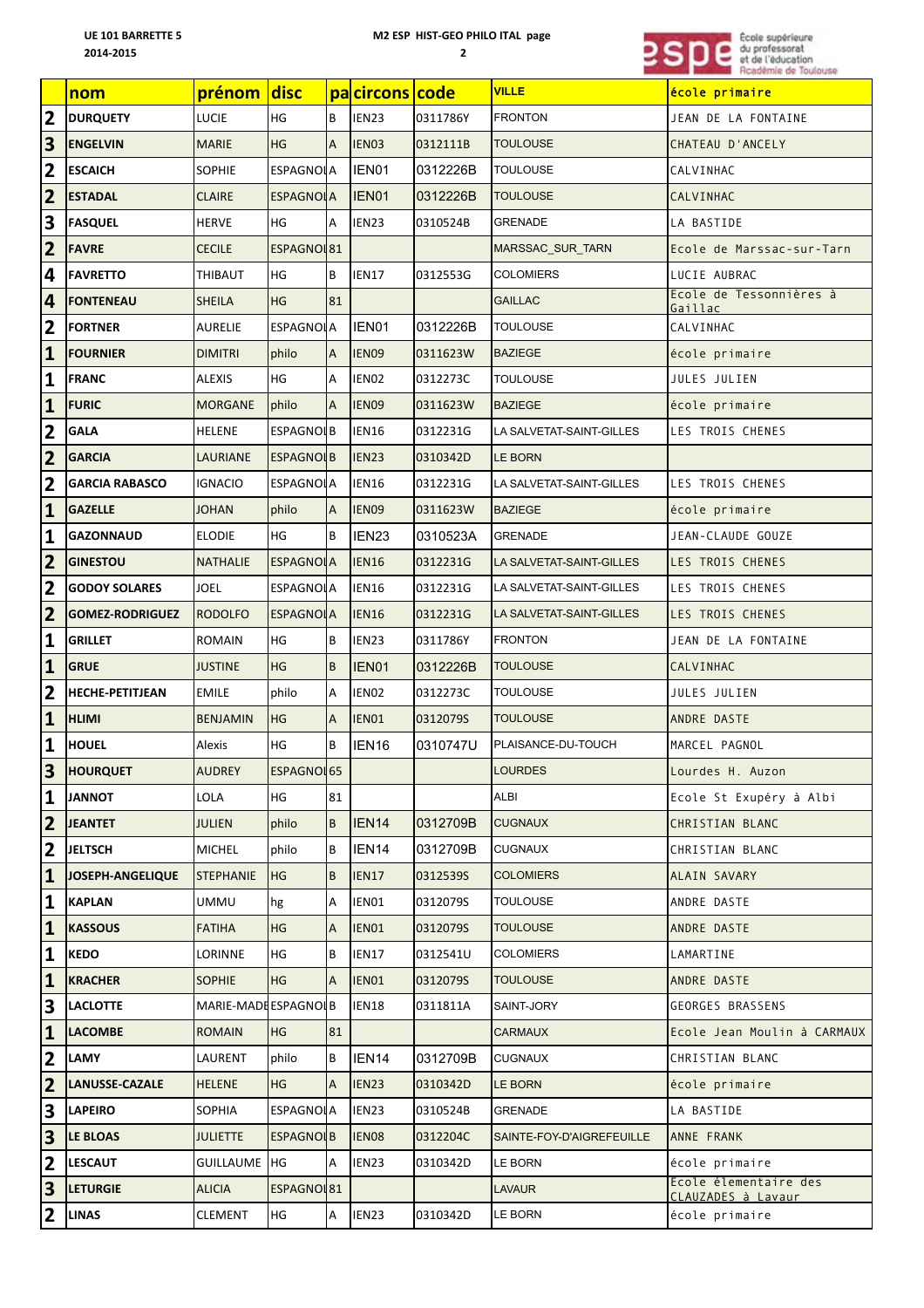## **M2 ESP HIST-GEO PHILO ITAL page**



|                         | nom                           | prénom               | disc             |                | pacircons code    |          | <b>VILLE</b>              | école primaire                          |
|-------------------------|-------------------------------|----------------------|------------------|----------------|-------------------|----------|---------------------------|-----------------------------------------|
| $\overline{\mathbf{3}}$ | <b>MAJORCZYK</b>              | <b>NATHALIE</b>      | philo            | B              | IEN <sub>03</sub> | 0312111B | <b>TOULOUSE</b>           | CHATEAU D'ANCELY                        |
| $\overline{\mathbf{3}}$ | <b>MALBEC</b>                 | <b>DELPHINE</b>      | <b>ESPAGNOLB</b> |                | IEN <sub>16</sub> | 0312720N | <b>SEYSSES</b>            | FLORA TRISTAN                           |
| $\overline{\mathbf{2}}$ | <b>MANCEY</b>                 | <b>WILLIAM</b>       | HG               | $\overline{A}$ | IEN23             | 0310342D | LE BORN                   | école primaire                          |
| $\overline{2}$          | <b>MANCUSO</b>                | <b>FEDERICA</b>      | <b>ITALIEN</b>   | A              | IEN23             | 0311786Y | <b>FRONTON</b>            | JEAN DE LA FONTAINE                     |
| $\overline{\mathbf{3}}$ | <b>MANGIN</b>                 | <b>LAURA</b>         | <b>ESPAGNOLA</b> |                | IEN23             | 0310524B | <b>GRENADE</b>            | LA BASTIDE                              |
| 3                       | <b>MANIER</b>                 | TINA                 | <b>ESPAGNOLB</b> |                | IEN <sub>16</sub> | 0312720N | SEYSSES                   | FLORA TRISTAN                           |
| $\overline{\mathbf{3}}$ | <b>MARAVAL</b>                | <b>EVE</b>           | <b>ESPAGNOLA</b> |                | <b>IEN17</b>      | 0312541U | <b>COLOMIERS</b>          | LAMARTINE                               |
| $\overline{\mathbf{2}}$ | <b>MARBOUTY</b>               | <b>CELIA</b>         | HG               | A              | IEN17             | 0312541U | <b>COLOMIERS</b>          | LAMARTINE                               |
| 3                       | <b>MARGUERIT</b>              | <b>MICHEL</b>        | ESPAGNOL81       |                |                   |          | <b>ALBI</b>               | Ecole Raymond et Lucie<br>Aubrac à Albi |
| $\overline{\mathbf{2}}$ | <b>MARION</b>                 | PERRINE              | HG               | 82             |                   |          | <b>MONTAUBAN</b>          | MARCEL GUERRET                          |
| 3                       | <b>MARTI GUILLEN</b>          | <b>MARIA</b>         | ESPAGNOL09       |                |                   |          | <b>PAMIERS</b>            | Pamiers Canonges                        |
| 3                       | <b>MARTINEZ</b>               | ANA                  | <b>ESPAGNOLA</b> |                | IEN23             | 0310524B | <b>GRENADE</b>            | LA BASTIDE                              |
| $\overline{\mathbf{3}}$ | <b>MARTINEZ BEJAR</b>         | <b>YOLANDA</b>       | <b>ESPAGNOLB</b> |                | IEN <sub>16</sub> | 0312720N | <b>SEYSSES</b>            | FLORA TRISTAN                           |
| 3                       | <b>MARTINS</b>                | ANA CATARINESPAGNOLB |                  |                | IEN <sub>16</sub> | 0312720N | <b>SEYSSES</b>            | FLORA TRISTAN                           |
| $\overline{\mathbf{3}}$ | <b>MAS</b>                    | <b>JOSE</b>          | philo            | B              | IEN <sub>16</sub> | 0312720N | <b>SEYSSES</b>            | FLORA TRISTAN                           |
| $\overline{\mathbf{2}}$ | <b>MAZAS</b>                  | <b>STEPHANIE</b>     | HG               | 82             |                   |          | <b>MONTECH</b>            | JEAN LARRAMET                           |
| $\overline{\mathbf{3}}$ | <b>MECHIN</b>                 | <b>ALINE</b>         | philo            | A              | IEN08             | 0312204C | SAINTE-FOY-D'AIGREFEUILLE | ANNE FRANK                              |
| 4                       | MIANI                         | <b>YANNICK</b>       | <b>ESPAGNOLA</b> |                | IEN01             | 0312542V | TOULOUSE                  | PAPUS                                   |
| $\overline{2}$          | <b>MOERLAND</b>               | <b>JULIE</b>         | <b>HG</b>        | B              | IEN <sub>14</sub> | 0312709B | <b>CUGNAUX</b>            | CHRISTIAN BLANC                         |
| $\overline{\mathbf{2}}$ | MOULIERES                     | YOHAN                | HG               | B              |                   |          | RODEZ                     | Ecole élémentaire Cambon<br>Rodez       |
| $\overline{\mathbf{2}}$ | <b>MOULS</b>                  | <b>TOM</b>           | HG               | B              | IEN <sub>14</sub> | 0312709B | <b>CUGNAUX</b>            | CHRISTIAN BLANC                         |
| $\overline{\mathbf{4}}$ | <b>MOUREY</b>                 | LAURA                | <b>ESPAGNOLA</b> |                | IEN01             | 0312542V | TOULOUSE                  | PAPUS                                   |
| 4                       | <b>MUNUERA</b>                | <b>PAULINE</b>       | ESPAGNO 81       |                |                   |          | <b>ALBI</b>               | Ecole Raymond et Lucie<br>Aubrac à Albi |
| $\overline{\mathbf{2}}$ | <b>NERHON</b>                 | KENWICH-TO HG        |                  | B              | IEN <sub>16</sub> | 0310747U | PLAISANCE-DU-TOUCH        | MARCEL PAGNOL                           |
| $\overline{\mathbf{c}}$ | <b>NIETO</b>                  | <b>GUILLAUME  HG</b> |                  | B              | IEN <sub>16</sub> | 0310747U | PLAISANCE-DU-TOUCH        | MARCEL PAGNOL                           |
| $\overline{\mathbf{3}}$ | NOREAU                        | VIVIEN               | HG               | A              | IEN08             | 0312204C | SAINTE-FOY-D'AIGREFEUILLE | ANNE FRANK                              |
| $\overline{\mathbf{3}}$ | <b>PALACIO</b>                | <b>NATHALIE</b>      | HG               | $\mathsf{A}$   | IEN <sub>18</sub> | 0311811A | SAINT-JORY                | <b>GEORGES BRASSENS</b>                 |
| 3                       | <b>PAPAIS</b>                 | <b>ANTHONY</b>       | HG               | B              | IEN <sub>10</sub> | 0310775Z | RAMONVILLE-SAINT-AGNE     | JEAN JAURES (ex CENTRE)                 |
| $\overline{\mathbf{3}}$ | <b>PAYET</b>                  | MARIE-ANAISHG        |                  | B              | IEN <sub>10</sub> | 0310775Z | RAMONVILLE-SAINT-AGNE     | JEAN JAURES (ex CENTRE)                 |
| $\overline{\mathbf{3}}$ | <b>PECH</b>                   | <b>GREGOIRE</b>      | HG               | Α              | IEN18             | 0311811A | SAINT-JORY                | GEORGES BRASSENS                        |
| $\mathbf{1}$            | <b>PEHAUT</b>                 | <b>JULIEN</b>        | HG.              | 65             |                   |          | LOURDES                   | Lourdes H. Auzon                        |
| 3                       | <b>PELFORT</b>                | CHRISTOPHE HG        |                  | B              | IEN <sub>10</sub> | 0310775Z | RAMONVILLE-SAINT-AGNE     | JEAN JAURES (ex CENTRE)                 |
| $\overline{\mathbf{3}}$ | <b>PENCHENAT</b>              | <b>EVE</b>           | HG               | $\mathsf{A}$   | <b>IEN18</b>      | 0311811A | SAINT-JORY                | GEORGES BRASSENS                        |
| 4                       | <b>PEREZ BARBERO</b>          | SANTIAGO             | ESPAGNOLA        |                | IEN01             | 0312542V | TOULOUSE                  | PAPUS                                   |
| 4                       | <b>PIQUERAS</b>               | <b>CLEMENT</b>       | ESPAGNOLA        |                | IEN01             | 0312542V | <b>TOULOUSE</b>           | PAPUS                                   |
| 4                       | <b>POCEIRO</b>                | CARMEN               | <b>ESPAGNOLA</b> |                | IEN16             | 0312120L | PLAISANCE-DU-TOUCH        | ALPHONSE DAUDET                         |
| $\overline{\mathbf{3}}$ | <b>POMMIER</b>                | LAURA                | HG               | B              | IEN <sub>10</sub> | 0310775Z | RAMONVILLE-SAINT-AGNE     | JEAN JAURES (ex CENTRE)                 |
| $\overline{\mathbf{3}}$ | <b>QUILLIEN</b>               | <b>ROBIN</b>         | HG               | IA.            | IEN18             | 0311811A | SAINT-JORY                | GEORGES BRASSENS                        |
| $\overline{4}$          | <b>RAGUIDEAU HAIOUM CHLOE</b> |                      | ESPAGNOLA        |                | IEN <sub>17</sub> | 0312521X | <b>CORNEBARRIEU</b>       | SAINT-EXUPERY                           |
| 4                       | <b>RAMOS</b>                  | <b>ROCIO</b>         | ESPAGNOL81       |                |                   |          | ALBI                      | Ecole Galaup de Lapérouse à<br>Albi     |
| $\overline{\mathbf{3}}$ | <b>RASMONT</b>                | PAUL                 | philo            | IB.            | IEN <sub>10</sub> | 0310775Z | RAMONVILLE-SAINT-AGNE     | JEAN JAURES (ex CENTRE)                 |
| 3                       | <b>REJALOT</b>                | JEAN-BAPTIS   HG     |                  | B              | IEN <sub>16</sub> | 0312406X | TOURNEFEUILLE             | MOULIN A VENT                           |
| $\vert$ 1               | <b>REVERTE</b>                | <b>CARMEN</b>        | <b>ESPAGNOLB</b> |                | IEN <sub>16</sub> | 0312406X | <b>TOURNEFEUILLE</b>      | MOULIN A VENT                           |
|                         |                               |                      |                  |                |                   |          |                           |                                         |